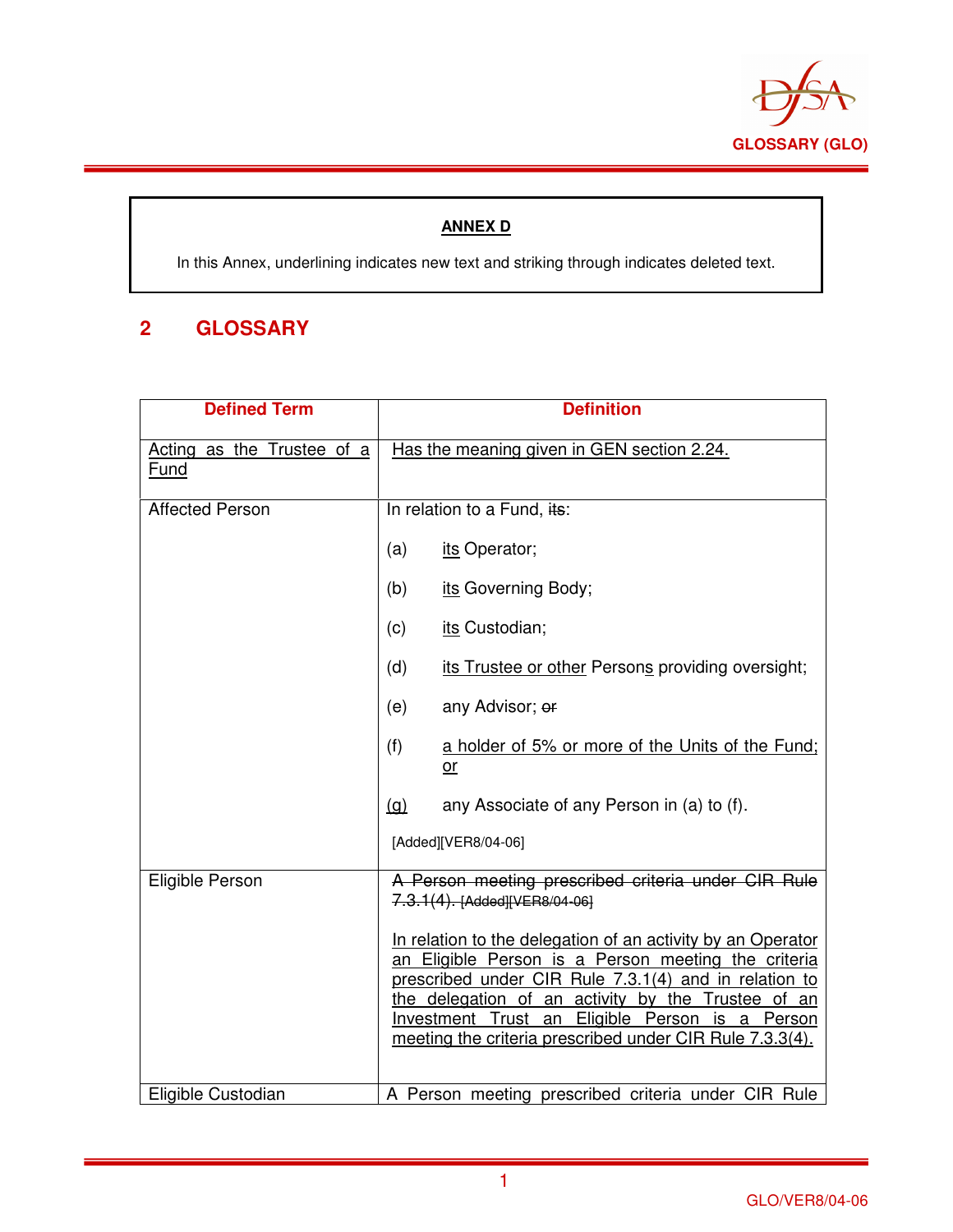

| <b>Defined Term</b>                        | <b>Definition</b>                                                                                                                                                                                                                                                                                   |
|--------------------------------------------|-----------------------------------------------------------------------------------------------------------------------------------------------------------------------------------------------------------------------------------------------------------------------------------------------------|
|                                            | 17.8.1. 6.3.2. [Added][VER8-04-06]                                                                                                                                                                                                                                                                  |
| Government and Public<br><b>Securities</b> | (1)<br>Securities that are loan stock, bonds or other<br>creating<br>instruments<br>or acknowledging<br>indebtedness, issued by or on behalf of an<br>Exempt Offeror or a subdivision thereof or a<br>local or other public authority of any country or<br>jurisdiction which is an Exempt Offeror. |
|                                            | (2)<br>There are excluded from the Securities specified<br>in (1) so far as applicable:                                                                                                                                                                                                             |
|                                            | an instrument creating or acknowledging<br><u>(a)</u><br>indebtedness for, or for money borrowed<br>to defray, the consideration payable<br>under a contract for the supply of goods<br>or services;                                                                                                |
|                                            | a cheque or other bill of exchange, a<br><u>(b)</u><br>banker's draft or a letter of credit (but not<br>a bill of exchange accepted by a banker);                                                                                                                                                   |
|                                            | a banknote, a statement showing a<br>(C)<br>balance on a bank account, or a lease or<br>other disposition of property; and                                                                                                                                                                          |
|                                            | (d)<br>a Contract of Insurance.                                                                                                                                                                                                                                                                     |
| Independent Valuer                         | In relation to collective investment in Real Property, a<br>Person who meets the criteria prescribed under CIR<br>Rule 13.5.5 [Added][VER8-04-06]                                                                                                                                                   |
|                                            | A Person who carries on the business or profession of<br>valuing Real Property and who meets the criteria set out<br>under CIR 13.5                                                                                                                                                                 |
| <b>Investment Trust</b>                    | An express trust created solely for collective investment<br>purposes under the Investment Trust Law 2006.                                                                                                                                                                                          |
| Operator                                   | The person, described under Article 12(3) of the<br>Collective Investment Law 2006, who is responsible for<br>the management of the property held for or within a<br>Fund and who otherwise operates the Fund and, in<br>relation to a Domestic Fund, is authorised under a                         |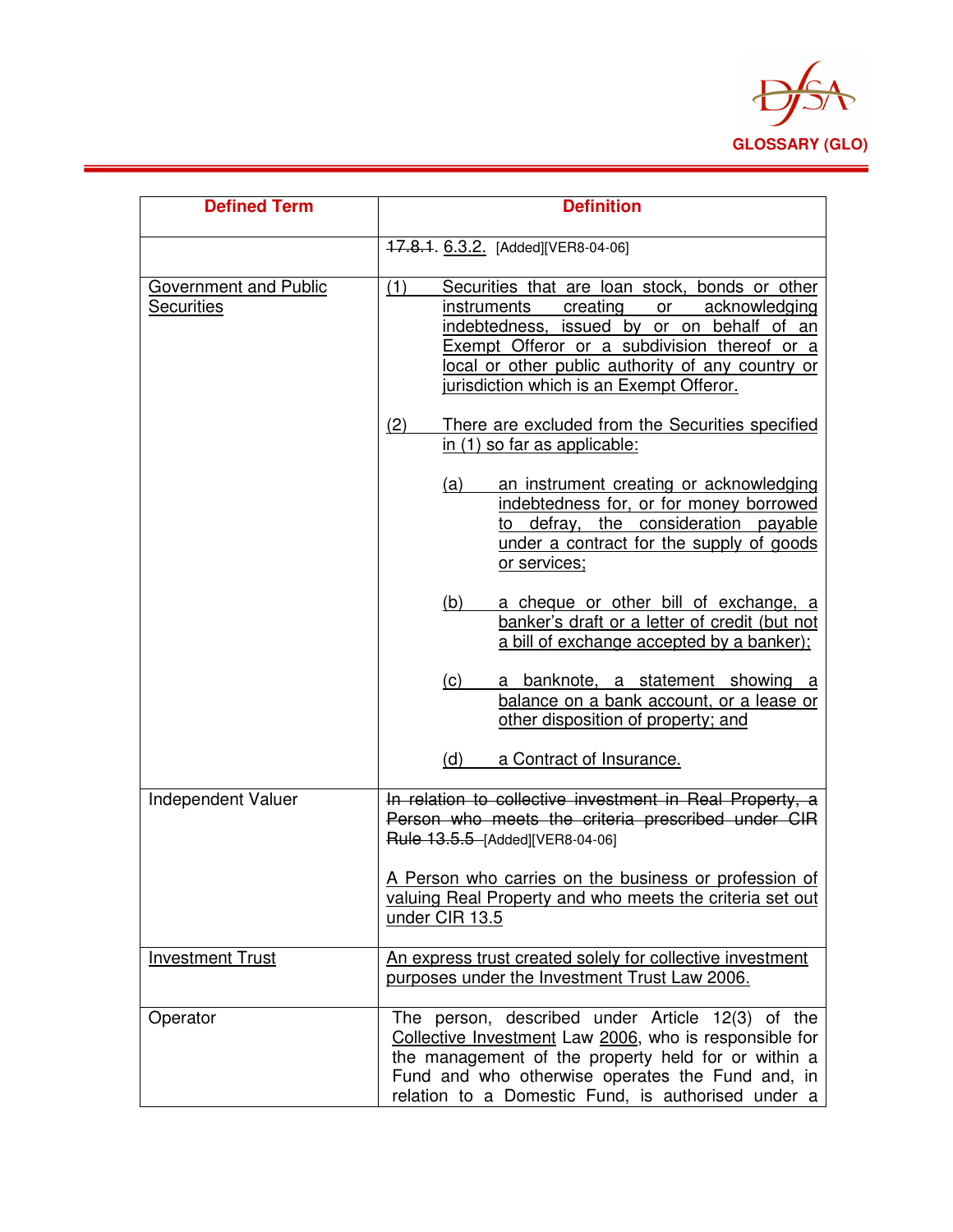

| <b>Defined Term</b>                 | <b>Definition</b>                                                                                                                                                                                                       |
|-------------------------------------|-------------------------------------------------------------------------------------------------------------------------------------------------------------------------------------------------------------------------|
|                                     | Licence granted by the DFSA to operate the Fund.<br>[Added][VER8/04-06]                                                                                                                                                 |
| <b>Qualified Investor</b>           | In OSR, a Person specified in OSR Rule 3.3.2.<br>(1)                                                                                                                                                                    |
|                                     | In CIR and COB, in relation to participation in a<br>(2)<br>Fund and in relation to Offering, issuing or selling<br>Transactions involving a Unit, a Person who meets<br>the criteria to be a Client in COB Rule 3.2.2. |
| <b>REIT</b>                         | A Real Estate Investment Trust.                                                                                                                                                                                         |
| <b>Real Estate Investment Trust</b> | A Public Property Fund which is constituted as an<br>Investment Company or as an Investment Trust in<br>accordance with CIR 13.5.26(2).                                                                                 |
| Special Purpose Vehicle             | A Body Corporate whose sole purpose, either generally<br>or when acting in a particular capacity, is to carry out<br>one or more of the following functions:                                                            |
|                                     | issuing Investments;<br>(a)                                                                                                                                                                                             |
|                                     | redeeming or terminating or repurchasing,<br>(b)<br>whether with a view to re-issue or to cancellation,<br>an issue, in whole or par, of Investments; or                                                                |
|                                     | into<br>transactions<br>terminating<br>(c)<br>entering<br>or<br>transactions involving Investments in connection<br>with the issue, redemption, termination or re-<br>purchase of Investments;                          |
|                                     | and has been explicitly established for the purpose of:                                                                                                                                                                 |
|                                     | securitising assets; or<br><u>(d)</u>                                                                                                                                                                                   |
|                                     | investing in Real Property<br>(e)                                                                                                                                                                                       |
|                                     | and, in the case of (d), has been assessed by a rating<br>agency.                                                                                                                                                       |
| <b>Trustee</b>                      | The Person, described under Article 17<br>οf<br>the<br>Investment Trust Law 2006 who is appointed under a<br>Trust Deed as the Trustee of an Investment Trust to hold                                                   |